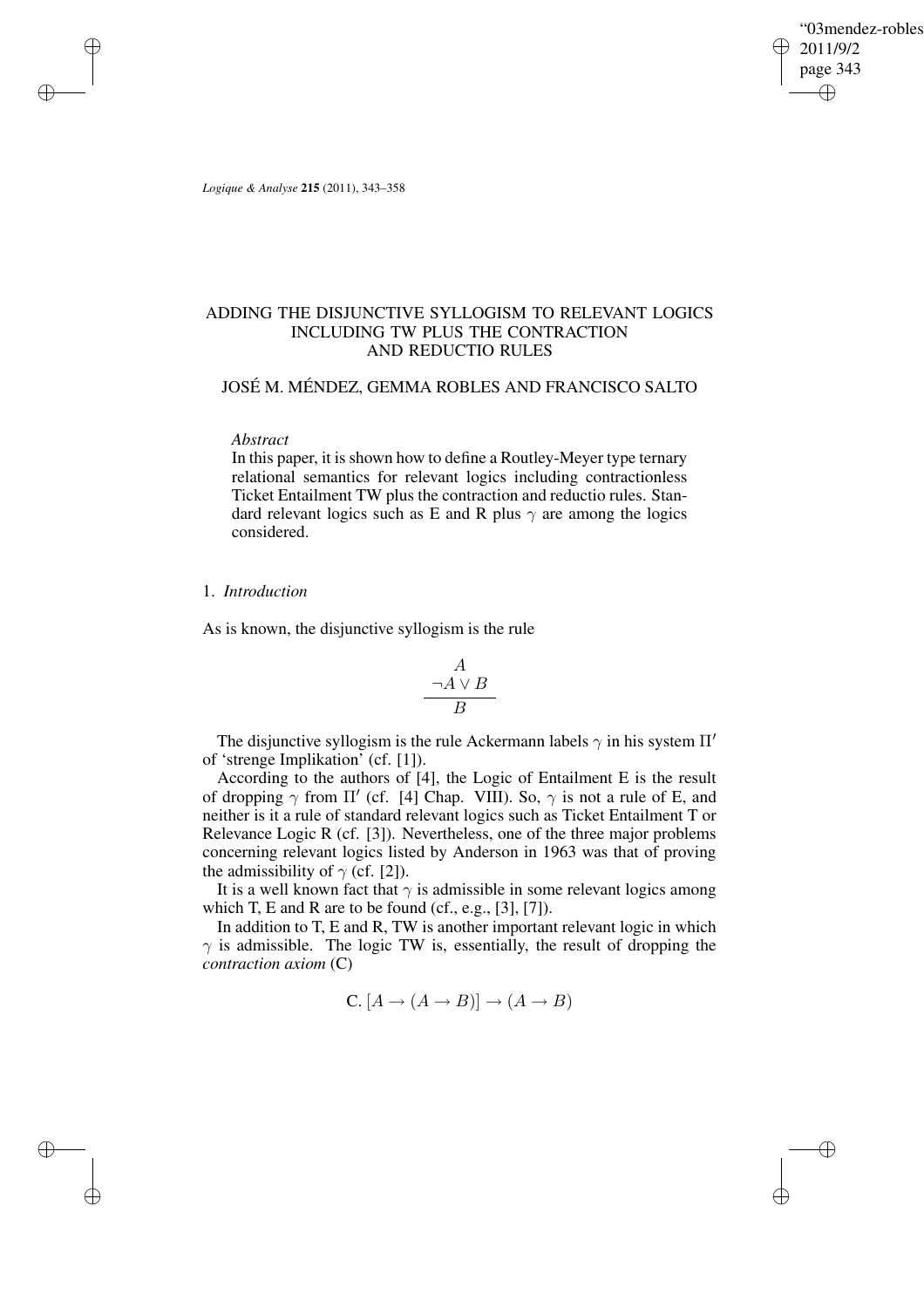✐

### 344 JOSÉ M. MÉNDEZ, GEMMA ROBLES AND FRANCISCO SALTO

and the reductio axiom (R)

$$
R. (A \to \neg A) \to \neg A
$$

from T.

Admissibility of  $\gamma$  in TW follows trivially by the primeness of this logic (cf. [14]).

Now, there are at least three interesting logics between TW and T: TW plus C (TW<sub>C</sub>); TW plus R (TW<sub>R</sub>), and TW plus C and R only as rules of inference  $(TW_{cr})$ . These three logics are different from each other, as it is proved below (Proposition 2).

Admissibility of  $\gamma$  in TW<sub>C</sub>, TW<sub>R</sub> and TW<sub>cr</sub>is, to our knowledge, open. So, it is a task of some interest to try and provide a semantics for the result of adding the rule  $\gamma$  to each one of these logics. In this sense, in [10]  $\gamma$  is added as primitive to  $TW_R$ , and it is shown how to define a Routley-Meyer semantics for relevant logics including TW<sub>R</sub> plus  $\gamma$ . The aim of this paper is to carry on a similar investigation on the logic  $TW_{cr}$ . That is, we add  $\gamma$  as primitive to TW<sub>cr</sub>, and then we show how to define a Routley-Meyer semantics for relevant logics including TW<sub>cr</sub> plus  $\gamma$ .

As pointed out above,  $TW_{cr}$  is the result of adding to TW the rules of *contraction* (c)

$$
c. \vdash A \to (A \to B) \Rightarrow \vdash (A \to B)
$$

and *reductio* (r)

$$
r. \ \vdash A \to \neg A \Rightarrow \ \vdash \neg A
$$

A more intuitively conspicuous equivalent axiomatization of  $TW_{cr}$  is, maybe, the following (cf. Proposition 1 below):  $TW_{cr}$  is the result of adding to TW the axiom *modus ponens* (m.p)

m.p. 
$$
[A \land (A \rightarrow B)] \rightarrow B
$$

and the *principle of excluded middle* (e.m)

e.m. 
$$
A \vee \neg A
$$

Now, we think that two facts concerning  $TW_{cr\gamma}$  and its extensions are remarkable:

1. Addition of  $\gamma$  as primitive to R does not violate the *variable sharing property* (vsp); addition of  $\gamma$  as primitive to E does not violate the *Ackermann Property* (A.P).

✐

✐

✐

✐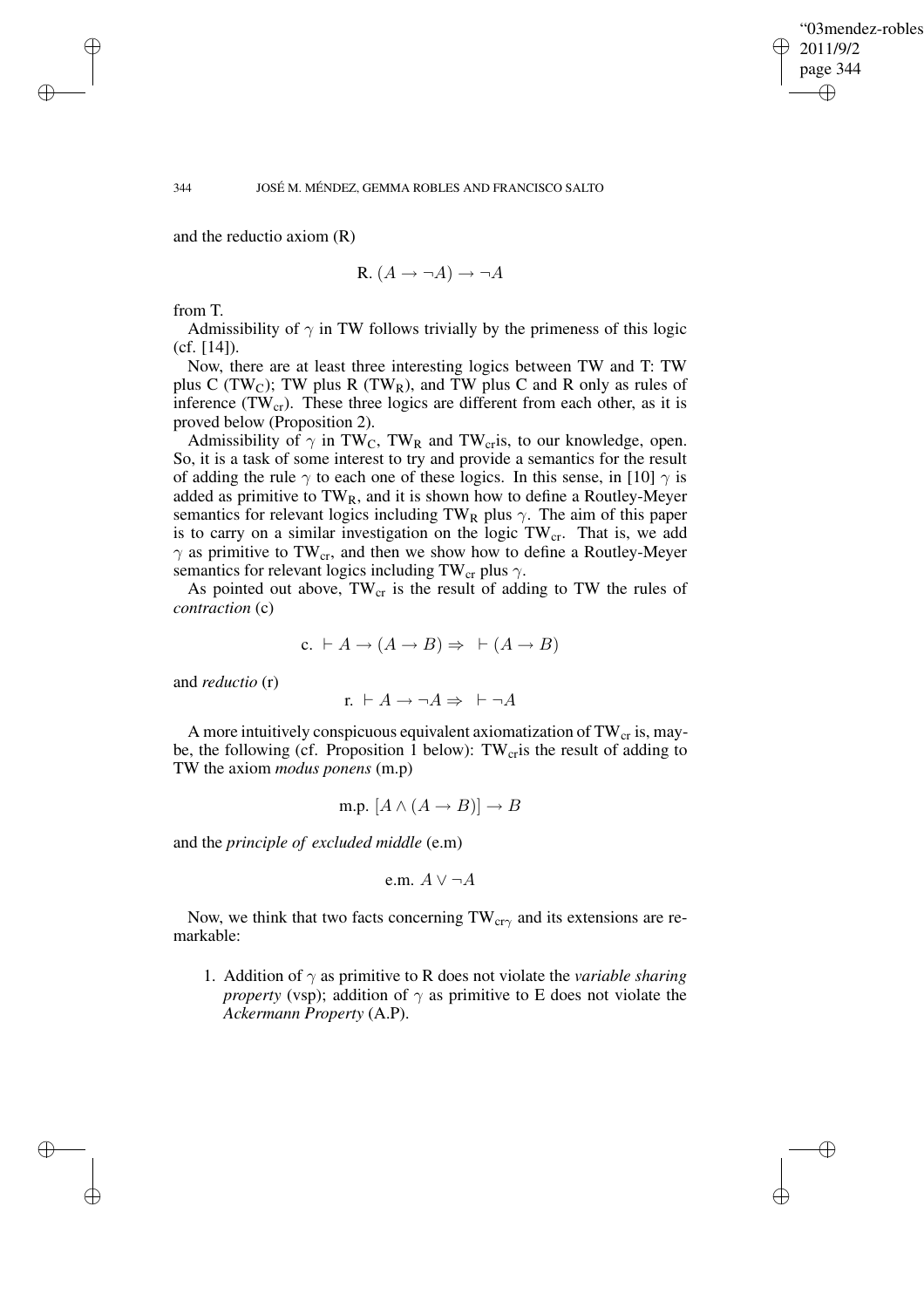✐

Anderson and Belnap prove with a set of eight-element matrices (cf. [3],  $\S 22.1.3$ ) that R has the vsp (so, that E has the vsp) and with a set of ten-element ones that E has the A.P (cf. [3], §22.1.1). Now, as the reader can readily check both sets of matrices satisfy  $\gamma$ .

Consequently,  $TW_{cr\gamma}$ , as well as any of its extensions included in R plus  $\gamma$  has the vsp; and any logic including TW<sub>cr $\gamma$ </sub> and included in E plus  $\gamma$  has both the vsp and the A.P.

2. Although TW<sub>cr $\gamma$ </sub> and its extensions are, of course, closed by  $\gamma$ , theories built upon these logics are not, in general, closed by this rule. Therefore, triviality does not necessarily follow in case of inconsistency, and, so, these logics are adequate in dealing with inconsistent situations (cf. Remark 4 below).

*Remark 1*:

✐

✐

✐

✐

- 1. *The axiom m.p is sometimes labelled "pseudo-modus/ponens" in order to distinguish it from the rule modus ponens.*
- 2. *The variable-sharing property (vsp) is the following: A logic S has the vsp if in any theorem of S of the form*  $A \rightarrow B$ *, A and B share at least a propositional variable.*
- 3. *The Ackermann Property (AP) is the following: A logic S has the AP if in any theorem of the form*  $A \rightarrow (B \rightarrow C)$ *, A contains at least an implicative formula* (A *is implicative iff it is of the form*  $B \to C$ ).

Next, we turn to the structure of the paper.

As is known, the real difficulty in proving the admissibility of  $\gamma$  in relevant logics lies in proving that every prime theory containing all theorems (of the logic in question) and lacking a given formula has a negation-consistent, complete subtheory with all theorems (of the logic in question) lacking the same formula (cf., e.g., [3]). Proof of this fact (Lemma 4) for relevant logics including  $TW_{cr\gamma}$  is provided in Section 3 of the paper, its main section. Regarding this proof, we remark that consistency is here understood as "weak consistency" (cf. [9]): if consistency were understood in the standard sense, the completeness proof would not follow (cf. Remark 5).

Concerning the semantics here provided, we have adapted the "normalization" strategy and the ideas and results of the "calculus of intensional T-theories" firstly defined in [12] (see also [11]). So, in order to avoid, as much as possible, unnecessary repetition of well known facts, knowledge of Routley-Meyer semantics for relevant logics is presupposed. The structure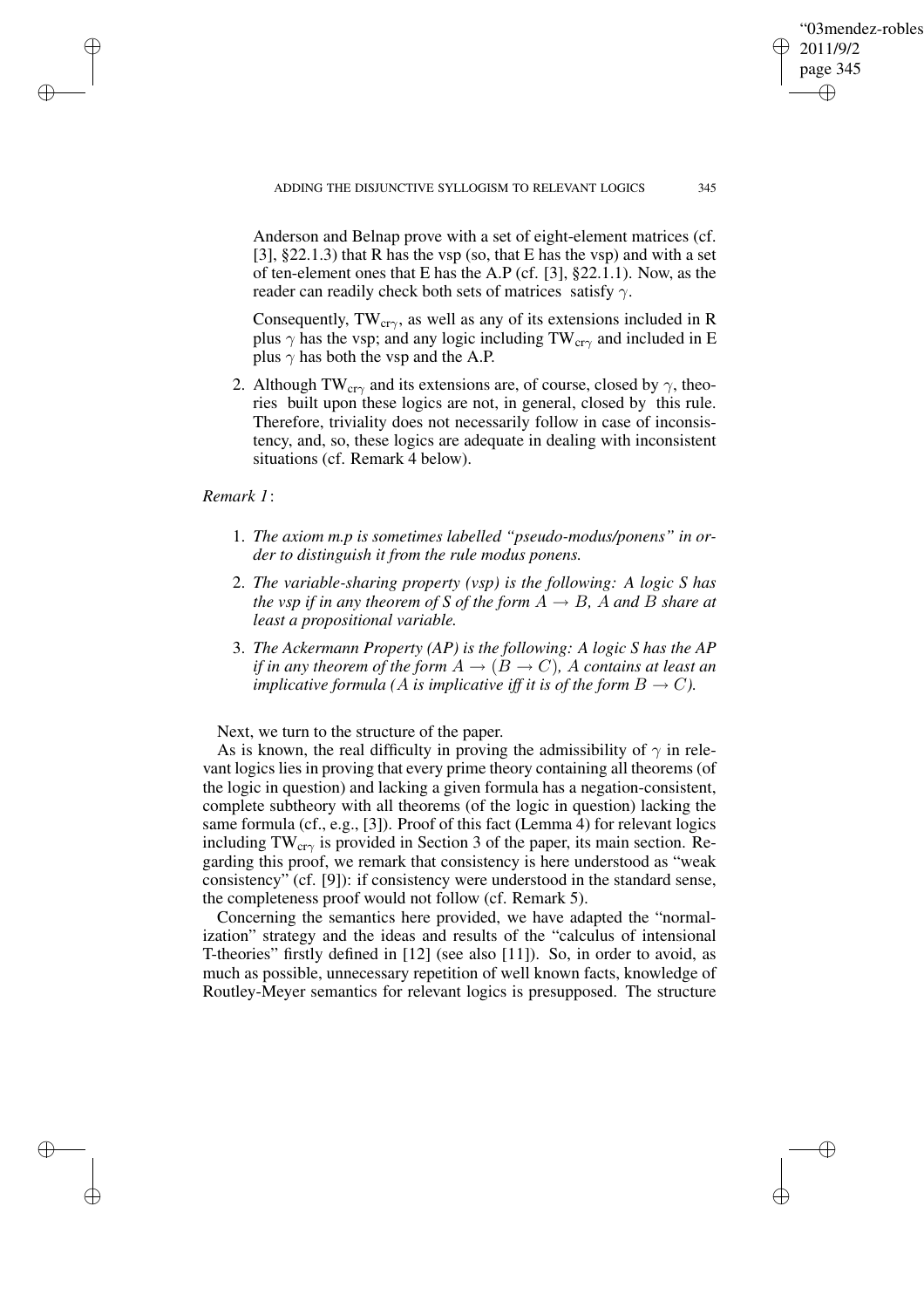✐

### 346 JOSÉ M. MÉNDEZ, GEMMA ROBLES AND FRANCISCO SALTO

of the paper is as follows. In §2, the logic  $TW_{cr\gamma}$  and its semantics are presented. In §3, properties of TW<sub>cr $\gamma$ </sub>-theories that are of interest for the aim of the paper are studied, and the fundamental lemma (Lemma 4) is proved. In §4, canonical models are defined and the completeness theorem for  $TW_{cr\gamma}$ is proved. We end the paper in §5 with a brief study of some extensions of TW<sub>cr $\gamma$ </sub> included in R-Mingle plus  $\gamma$  as primitive. Soundness and completeness for these extensions are provided.

## 2. *The logic TWcr*<sup>γ</sup> *and its semantics*

As is known, The logic TW can be axiomatized as follows (cf. e.g., [5] or [6]):

*Axioms*

✐

✐

A1. 
$$
A \rightarrow A
$$
  
\nA2.  $(B \rightarrow C) \rightarrow [(A \rightarrow B) \rightarrow (A \rightarrow C)]$   
\nA3.  $(A \land B) \rightarrow A \land (A \land B) \rightarrow B$   
\nA4.  $[(A \rightarrow B) \land (A \rightarrow C)] \rightarrow [A \rightarrow (B \land C)]$   
\nA5.  $A \rightarrow (A \lor B) \land B \rightarrow (A \lor B)$   
\nA6.  $[(A \rightarrow C) \land (B \rightarrow C)] \rightarrow [(A \lor B) \rightarrow C]$   
\nA7.  $[A \land (B \lor C)] \rightarrow [(A \land B) \lor (A \land C)]$   
\nA8.  $\neg \neg A \rightarrow A$   
\nA9.  $(A \rightarrow \neg B) \rightarrow (B \rightarrow \neg A)$ 

*Rules*

Modus ponens (MP):

\n
$$
(\vdash A \to B \& \vdash A) \Rightarrow \vdash B
$$
\nAdjunction (Adj):

\n
$$
(\vdash A \& \vdash B) \Rightarrow \vdash A \land B
$$

Then, as remarked in §1, the logic TW<sub>cr $\gamma$ </sub> is the result of adding to TW the following rules: contraction (c)

c. 
$$
\vdash A \rightarrow (A \rightarrow B) \Rightarrow \vdash (A \rightarrow B)
$$

reductio (r)

✐

✐

$$
r. \ \vdash A \to \neg A \Rightarrow \ \vdash \neg A
$$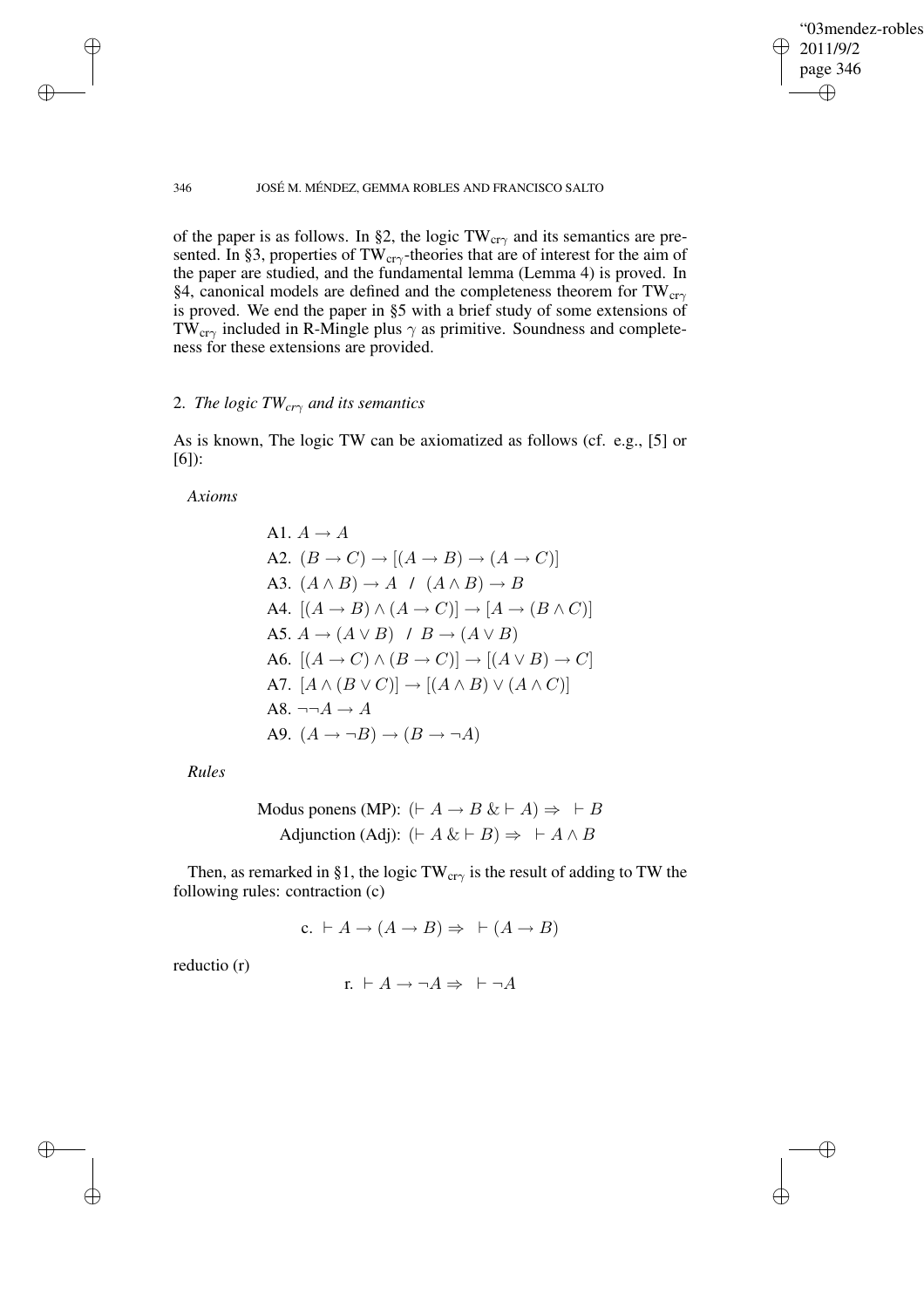✐

and the *disjunctive syllogism*  $(\gamma)$ 

✐

✐

✐

✐

 $\gamma$ . ( $\vdash A \& \vdash \neg A \vee B \Rightarrow \vdash B$ 

We remark for further reference some theorems and rules of  $TW_{cr\gamma}$  (a proof is sketched to the right of each one of them).

| T1. $A \rightarrow \neg\neg A$                                                            | A1, A9                                                             |
|-------------------------------------------------------------------------------------------|--------------------------------------------------------------------|
| T2. $(A \rightarrow B) \rightarrow (\neg B \rightarrow \neg A)$                           | A9, T1                                                             |
| T3. $(\neg A \rightarrow B) \rightarrow (\neg B \rightarrow A)$                           | A8, T2                                                             |
| T4. $(\neg A \rightarrow \neg B) \rightarrow (B \rightarrow A)$                           | T <sub>1</sub> , T <sub>3</sub>                                    |
| T5. $(A \rightarrow B) \rightarrow [(B \rightarrow C) \rightarrow (A \rightarrow C)]$     | A <sub>2</sub> , T <sub>2</sub> , T <sub>4</sub>                   |
| $T6. \neg (A \land B) \leftrightarrow (\neg A \lor \neg B)$                               | T <sub>2</sub> , T <sub>3</sub>                                    |
| T7. $(\neg A \land \neg B) \rightarrow \neg (A \lor B)$                                   | A <sup>9</sup>                                                     |
| T8. $\vdash A \rightarrow (B \rightarrow C) \Rightarrow \vdash (A \land B) \rightarrow C$ | $\mathbf{C}$                                                       |
| <b>T9.</b> $[A \wedge (A \rightarrow B)] \rightarrow B$                                   | A1, T8                                                             |
| T10. $(A \rightarrow B \& A \rightarrow \neg B) \Rightarrow \vdash \neg A$                | A9, T2, r                                                          |
| T11. $\neg(A \land \neg A)$                                                               | A3, T <sub>10</sub>                                                |
| T12. $(F A \rightarrow B \& F \neg A \rightarrow B) \Rightarrow F B$                      | T <sub>2</sub> , T <sub>3</sub> , T <sub>10</sub> , A <sub>8</sub> |
| T13. $A$ V $\neg A$                                                                       | A5, T12                                                            |

In addition, we have  $\gamma$  in the form

$$
\gamma'.\ (\vdash A \ \& \ \vdash \neg(A \land B)) \Rightarrow \ \vdash \neg B \qquad \gamma, \text{T6}
$$

Now, let TW<sub>mpem</sub> be the result of adding to TW the modus ponens axiom (m.p) T9 and the principle of excluded middle (e.m) T13. We note the following:

# *Proposition 1*: *TWcr and TWmpem are deductively equivalent logics.*

*Proof.* (1) TW<sub>mpem</sub> is deductively included in TW<sub>cr</sub>: T9 and T13 are theorems of  $TW_{mpem}$ . (2) We prove that the converse also holds: (2.a) c is a rule of TW<sub>mpem</sub>. Suppose  $\vdash A \rightarrow (A \rightarrow B)$ . By A2 and T9,  $\vdash [A \rightarrow$  $[A \wedge (A \rightarrow B)]] \rightarrow (A \rightarrow B)$ . By A1, A4, Adj and the hypothesis,  $\vdash A \rightarrow [A \land (A \rightarrow B)]$ . So,  $A \rightarrow B$ . (2.b) r is a rule of of TW<sub>mpem</sub>. First, prove T10 with A9, T2 and T11. Now, suppose  $\vdash A \rightarrow \neg A$ . Then,  $\vdash \neg A$  is immediate by A1 and T10.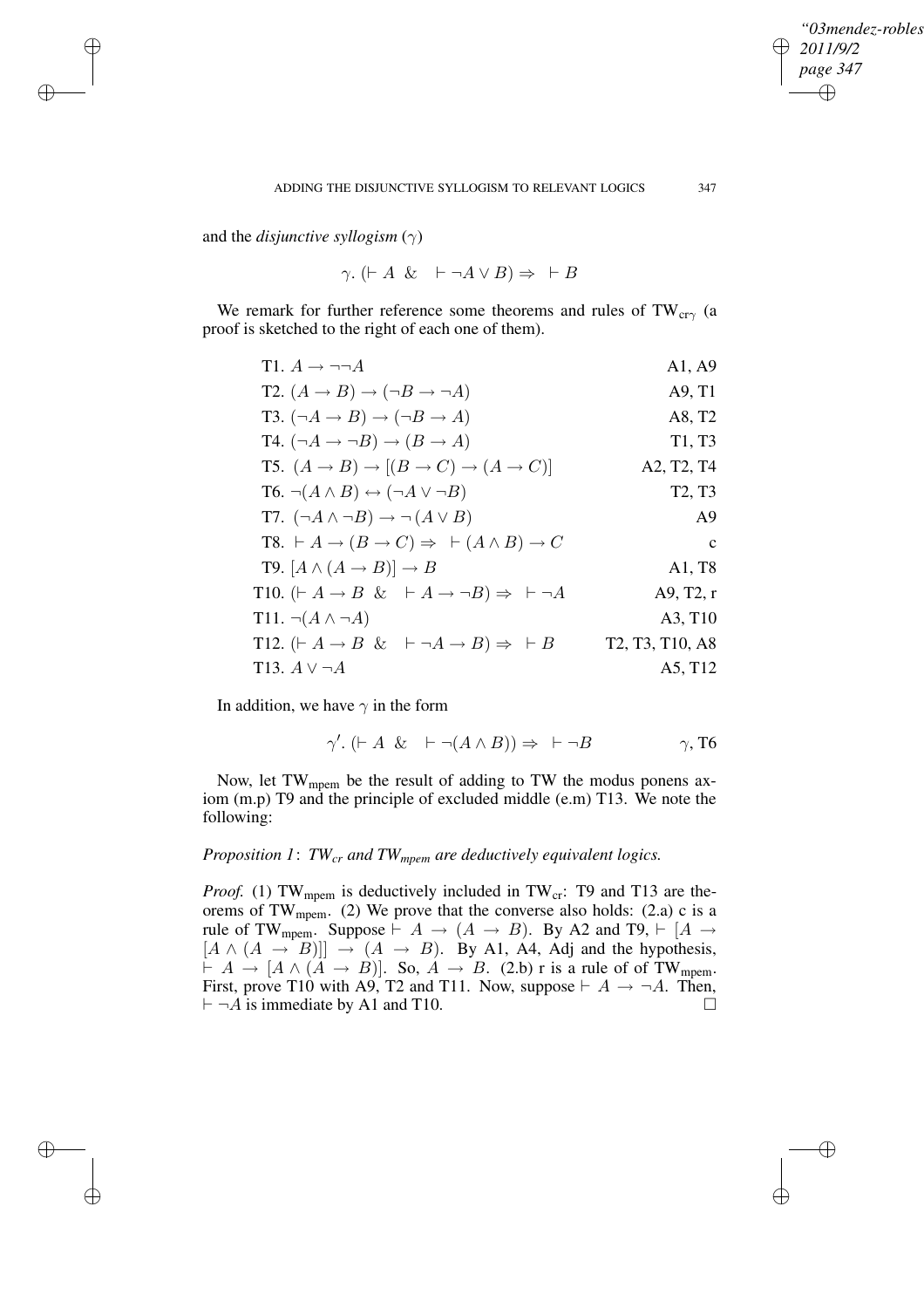✐

### 348 JOSÉ M. MÉNDEZ, GEMMA ROBLES AND FRANCISCO SALTO

On the other hand, we remark the following (cf. §1):

*Proposition 2*:

✐

✐

✐

✐

- 1. *The following are not derivable in TWcr*γ*:*
	- *i.*  $[(A \rightarrow A) \rightarrow B] \rightarrow B$ *ii.*  $[A \rightarrow (A \rightarrow B)] \rightarrow (A \rightarrow B)$ *iii.*  $(A \rightarrow \neg A) \rightarrow \neg A$ *iv.*  $\vdash A \Rightarrow \vdash (A \rightarrow B) \rightarrow B$
- 2. *The following are not derivable in*  $TW_{R\gamma}$ *: i, ii, iv and T9.*
- 3. *The following are not derivable in TWC*γ*: i, iii, iv, T13.*

*Proof.* By MaGIC, the matrix generator developed by J. Slaney (see [15]).  $\Box$ 

Therefore, it follows from Proposition 2 that  $TW_{C\gamma}$ , TW<sub>R $\gamma$ </sub>, and TW<sub>cr $\gamma$ </sub> are independent from each other.

Next, we shall define  $TW_{cr\gamma}$ -models. But, before doing this, we shall recall the definition of a TW-model (cf. e.g., [13]).

*Definition* 1: A *TW-model is a structure*  $\langle K, O, R, *, \models \rangle$  *where O is a subset* of K, R *is* a *ternary relation* on K, and  $*$  *a unary operation* on K *subject to the following definitions and postulates for all a, b, c,*  $d \in K$ *:* 

\n- d1. 
$$
a \leq b =_{df} (\exists x \in O) R x ab
$$
\n- d2.  $R^2 abcd =_{df} (\exists x \in K) (Rabx \& Rxcd)$
\n- P1.  $a \leq a$
\n- P2.  $(a \leq b \& Rbcd) \Rightarrow Racd$
\n- P3.  $R^2 abcd \Rightarrow (\exists x \in K) (Rbcx \& Raxd)$
\n- P4.  $a = a \ast \ast$
\n- P5.  $Rabc \Rightarrow Rac \ast b \ast$
\n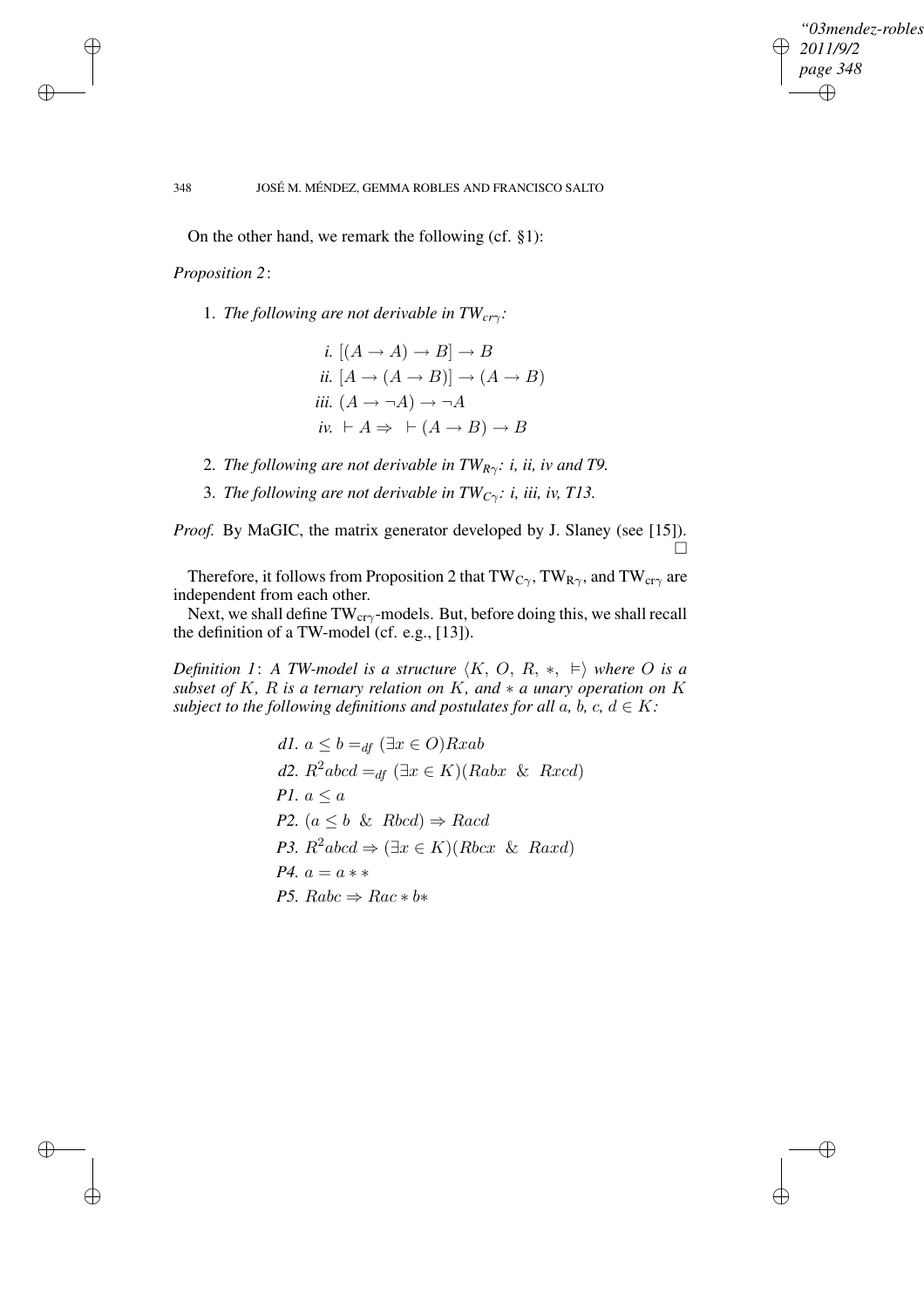✐

*Finally,*  $\models$  *is a (valuation) relation from* K *to the formulas of the propositional language such that the following conditions are satisfied for all propositional variables* p, wff A, B and  $a \in K$ 

*(i).*  $(a \leq b \And a \models p) \Rightarrow b \models p$ *(ii).*  $a \models A \land B$  *iff*  $a \models A$  *and*  $a \models B$ *(iii).*  $a \models A \lor B$  *iff*  $a \models A$  *or*  $a \models B$ *(iv).*  $a \models A \rightarrow B$  *iff for all b,*  $c \in K$  *(Rabc & b*  $\models A$ )  $\Rightarrow$   $c \models B$ *(v).*  $a \models \neg A$  *iff*  $a * \nvdash A$ 

A formula A is *TW-valid* ( $\models_{TW} A$ ) iff  $a \models A$  for all  $a \in O$  in all models. We note the following:

*Theorem 1*: (Soundness and completeness of TW)  $\vdash_{TW} A$  *iff*  $\models_{TW} A$ *.* 

*Proof.* See, e.g., [13]. □

✐

✐

✐

✐

Next, we shall define  $TW_{cr\gamma}$ -models.

*Definition* 2: *A TW*<sub>*cr* $\gamma$ -model is a structure  $\langle K, O, R, * , \vDash \rangle$  where  $K, O$ ,</sub> R, ∗, *are defined similarly as in a TW-model except for the addition of the following postulates:*

P6. Raaa  
P7. 
$$
a \in O \Rightarrow a* \le a
$$
  
P8.  $a \in O \Rightarrow a \le a*$ 

A formula is  $TW_{cr\gamma}$ -valid ( $\models_{TW_{cr\gamma}} A$ ) iff  $a \models A$  for all  $a \in O$  in all models. Next, we prove:

*Theorem* 2: (Soundness of TW<sub>cr $\gamma$ </sub>) *If*  $\vdash$ <sub>*TWcr* $\gamma$ </sub> A*, then*  $\models$ <sub>*TWcr* $\gamma$ </sub> A*.* 

*Proof.* Given Theorem 1, we just have to prove that c, r and  $\gamma$  preserve validity, which can be shown by P6, P7 and P8, respectively.  $\Box$ 

To end this section, we note the following:

*Proposition 3*: *Let* A *be a theorem of TWcr*γ*. Then,* ¬A *is false in every*  $a \in O$  *in all models.*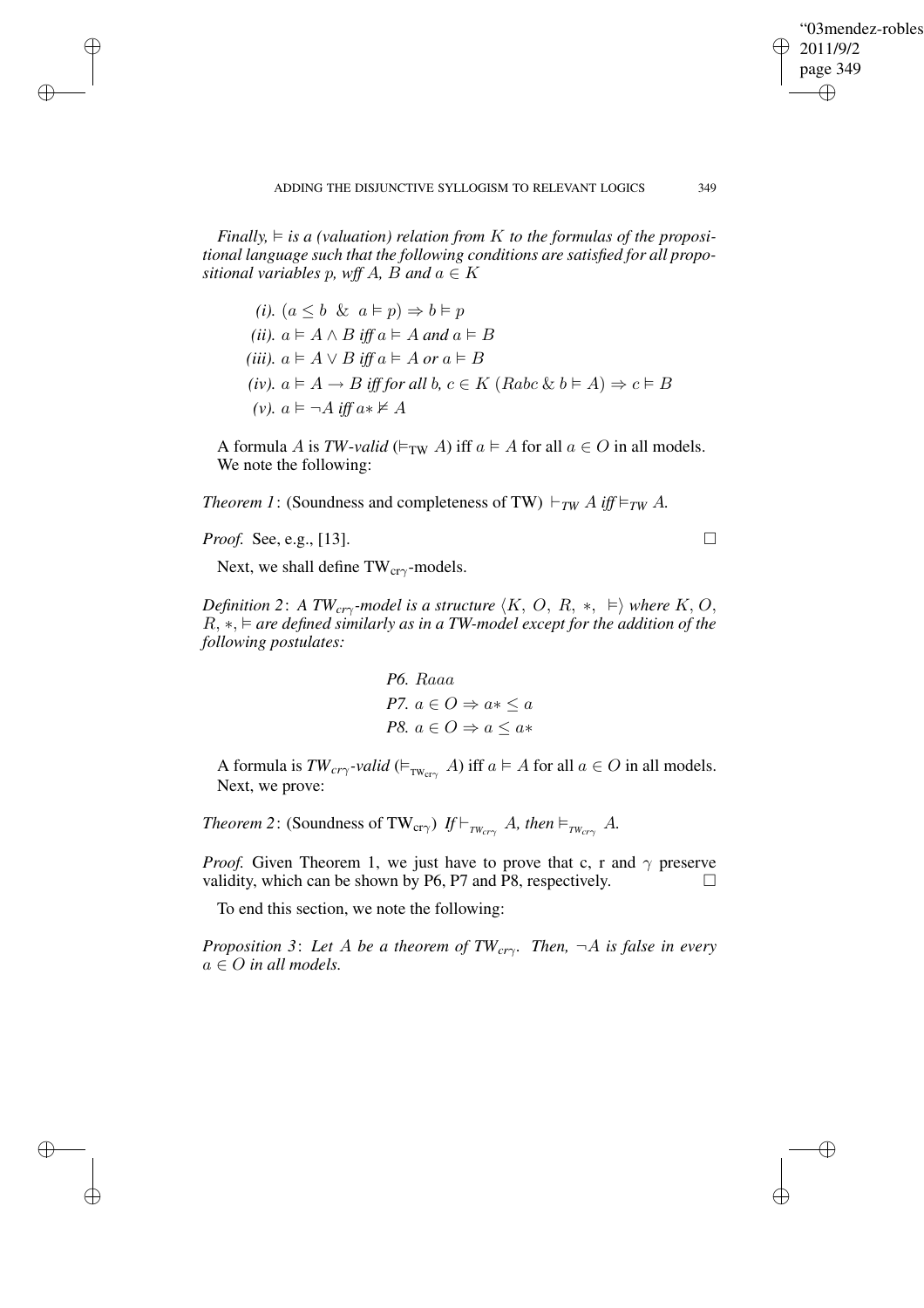✐

#### 350 JOSÉ M. MÉNDEZ, GEMMA ROBLES AND FRANCISCO SALTO

*Proof.* Let A be a theorem and a be any member in an arbitrary model. If  $a \models \neg A$ , then  $a * \not\models A$  by clause v. But,  $a \models A$  by Theorem 2. So,  $a * \models A$  by P8. Therefore,  $a \not\models \neg A$  for every  $a \in O$  in all models.

# 3. *Completeness of TWcr*<sup>γ</sup> *I. TWcr*γ*-theories. The fundamental lemma*

We begin by recalling some definitions. A TW<sub>crγ</sub>-theory is a set of formulas closed under adjunction and provable TW<sub>cr $\gamma$ </sub>-entailment. That is, a is a TW<sub>cr $\gamma$ </sub>-theory if whenever A,  $B \in a$ , then  $A \wedge B \in a$ ; and if whenever  $A \rightarrow B$  is a theorem of TW<sub>cr $\gamma$ </sub> and  $A \in a$ , then  $B \in a$ . Next, let a be TW<sub>cr $\gamma$ </sub>theory. Then, *a* is *prime* if whenever  $A \lor B \in a$ , then  $A \in a$  or  $B \in a$ ; *a* is *regular* iff all theorems of  $TW_{cr\gamma}$  belong to it; finally, a is *w-inconsistent* (inconsistent in a weak sense) iff  $\neg A \in a$ , A being a theorem of TW<sub>cr $\gamma$ </sub> (a is *w-consistent* — consistent in a weak sense — iff it is not w-inconsistent).

We shall refer by  $K_t$  to the set of all TW<sub>cr $\gamma$ </sub>-theories; and by  $K_t^P$  to the set of all prime  $TW_{cr\gamma}$ -theories. We note the following:

### *Proposition 4*:

✐

✐

- 1. Let a be a member in  $K_t$ . Then a is w-consistent iff for no theorem *of*  $TW_{cr\gamma}$  *of the form*  $\neg A, A \in \mathfrak{a}$ *.*
- 2. *Let* a *be a regular member in* K<sup>t</sup> *. Then* a *is w-consistent iff* a *does not contain some contradiction.*

*Proof.* 1: immediate by T1. 2: let a be a regular element in  $K_t$ . Then, (a) if  $\neg B \in a$ , B being a theorem of TW<sub>cr $\gamma$ </sub>, a contains the contradiction  $B \land \neg B$ . (b) If a contains some contradiction, say  $A \wedge \neg A$ , then a is w-inconsistent by (a) (cf. T11).  $\Box$ 

Notice, however, that if regularity is not present, w-consistency and consistency in the customary sense of the term are not necessarily equivalent in the case of TW $_{cr\gamma}$ -theories.

Next, we set:

*Definition* 3: *For any*  $a \in K_t^P$ ,  $a*^{Pt} = \{A \mid \neg A \notin a\}$ .

Then, we have:

*Lemma 1*:

✐

✐

1.  $*^{Pt}$  *is an operation on*  $K_t^P$ .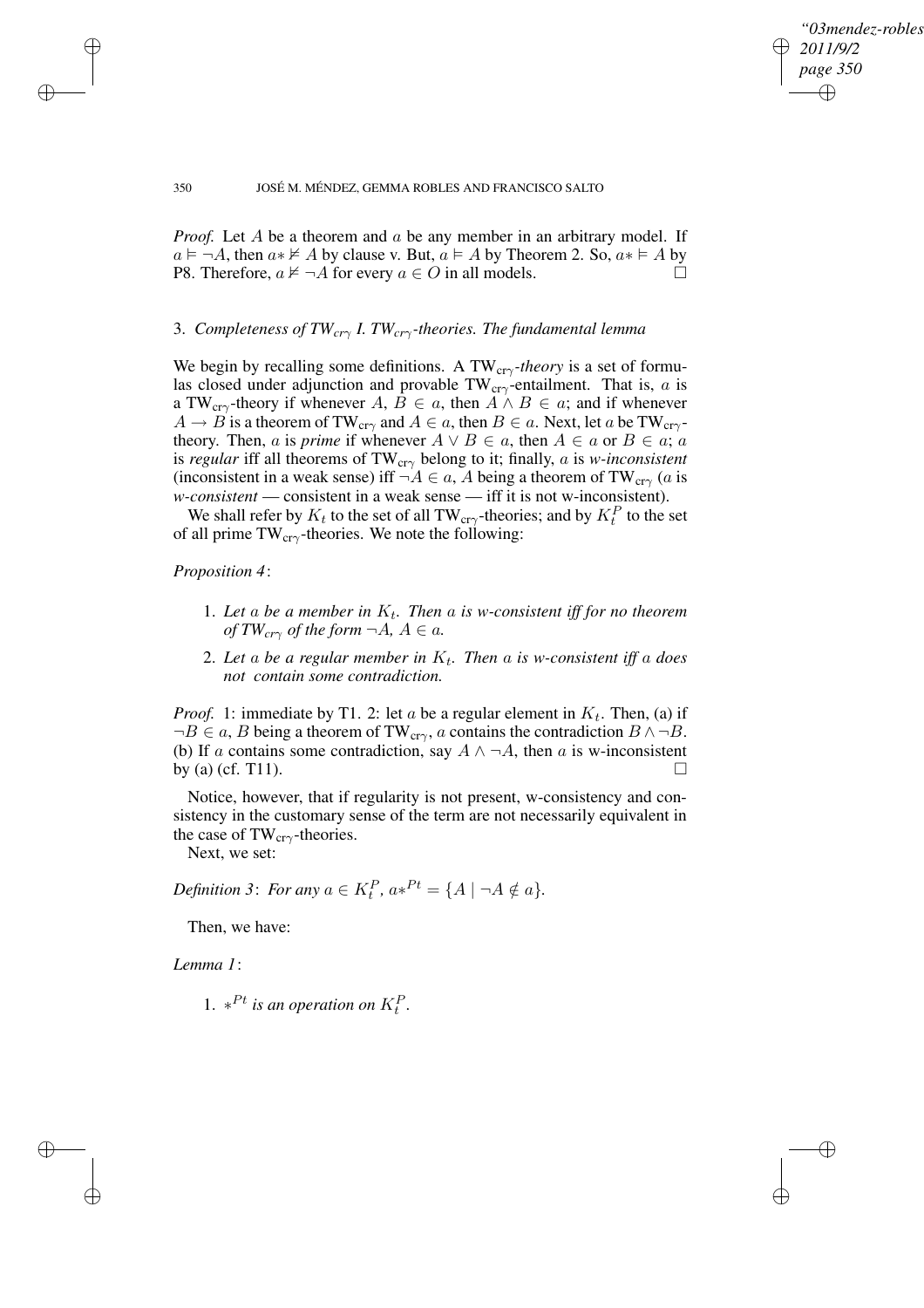"03mendez-robles 2011/9/2 page 351 ✐ ✐

ADDING THE DISJUNCTIVE SYLLOGISM TO RELEVANT LOGICS 351

2. For any  $a \in K_t^P$  and wff  $A$ ,  $\neg A \in a*^{Pt}$  iff  $A \notin a$ .

✐

✐

✐

✐

3. For any  $A \in K_t^P$ , if a is regular, then  $a*^{Pt}$  is w-consistent.

*Proof.* (1) By T2, T6 and T7. (2) By A8 and T1 (cf., e.g., [13] in respect of (1) and (2)). (3) Suppose a is a regular member in  $K_t^P$ . If  $a*^{Pt}$  is winconsistent, then  $\neg A \in a*^{Pt}$  for some theorem A. By (2),  $A \notin a$  contradicting the regularity of a.

Next, we prove two first primeness lemmas and then, the fundamental (primeness) lemma.

*Lemma* 2: Let a be a w-consistent member in  $K_t$ . Then, there is some w*consistent*  $x$  *in*  $K_t^P$  *such that*  $a \subseteq x$ *.* 

*Proof.* (Cf. the proof of Proposition 9 in [8]). Define from  $a$  a maximal w-consistent theory x such that  $a \subseteq x$ . If x is not prime, then there are wff A, B such that  $A \vee B \in x$ ,  $A \notin x$ ,  $B \notin x$ . Define the set  $[x, A] = \{C \mid A\}$  $\exists D[D \in x \& \vdash_{\text{TW}_{\text{cr}\gamma}} (A \land D) \rightarrow C]$ . Define  $[x, B]$  similarly. It is not difficult to prove that  $[x, A]$  and  $[x, B]$  are theories strictly including x. By the maximality of x, they are w-inconsistent. That is,  $\neg C \in [x, A], \neg D \in$  $[x, B]$  for some theorems C and D. By definitions, we have  $\vdash_{TW_{cr\gamma}} (A \land \neg$  $(E) \rightarrow \neg C$ ,  $\vdash_{TW_{cr\gamma}} (B \wedge E') \rightarrow \neg D$  for some  $E, E' \in \mathcal{X}$ . By basic theorems of TW<sub>cr $\gamma$ </sub>,  $\vdash_{\text{TW}_{\text{cr}\gamma}}$   $[(A \lor B) \land (E \land E')] \rightarrow (\neg C \lor \neg D)$ . So,  $\neg C \lor \neg D \in x$ , and by T6,  $\neg(C \land D) \in x$ . But by Adj,  $\neg_{\text{TW}_{\text{cr}\gamma}} C \land D$ . Therefore, if x is not prime, it would be w-inconsistent, which is impossible. prime, it would be w-inconsistent, which is impossible.

*Lemma* 3: Let  $a \in K_t$  *and* A be a wff such that  $A \notin a$ . Then, there is some  $x$  in  $K_t^P$  such that  $a \subseteq x$  and  $A \notin x$ .

*Proof.* By a "maximizing" argument (see, e.g., [13]).  $\Box$ 

✐

✐

*Lemma* 4: (The fundamental lemma) *Let* a *be* a *regular member* in  $K_t$  *and* A be a wff such that  $A \notin \mathfrak{a}$ . Then, there is a w-consistent, regular element x in  $K_t^P$  such that  $A \notin \mathcal{X}$ *.* 

*Proof.* Assume the hypothesis of Lemma 4. By Lemma 3, there is a (regular) member y in  $K_{\underline{t}}^P$  such that  $a \subseteq y$  and  $A \notin y$ . By Lemma 1(1) and Lemma 1(3),  $y*^{Pt}$  is a w-consistent member in  $K_t^P$ . Moreover, by Lemma 1(2),  $\neg A \in y*^{Pt}$ . Now, consider the following set of formulas  $z = \{B \mid \exists C, D \mid \vdash_{\text{TW}_{cr\gamma}} C \& D \in y*^{Pt} \& \vdash_{\text{TW}_{cr\gamma}} (C \wedge D) \to B] \}.$ It is easily shown that z is a regular TW<sub>cr $\gamma$ </sub>-theory such that  $y*^{Pt} \subseteq z$ .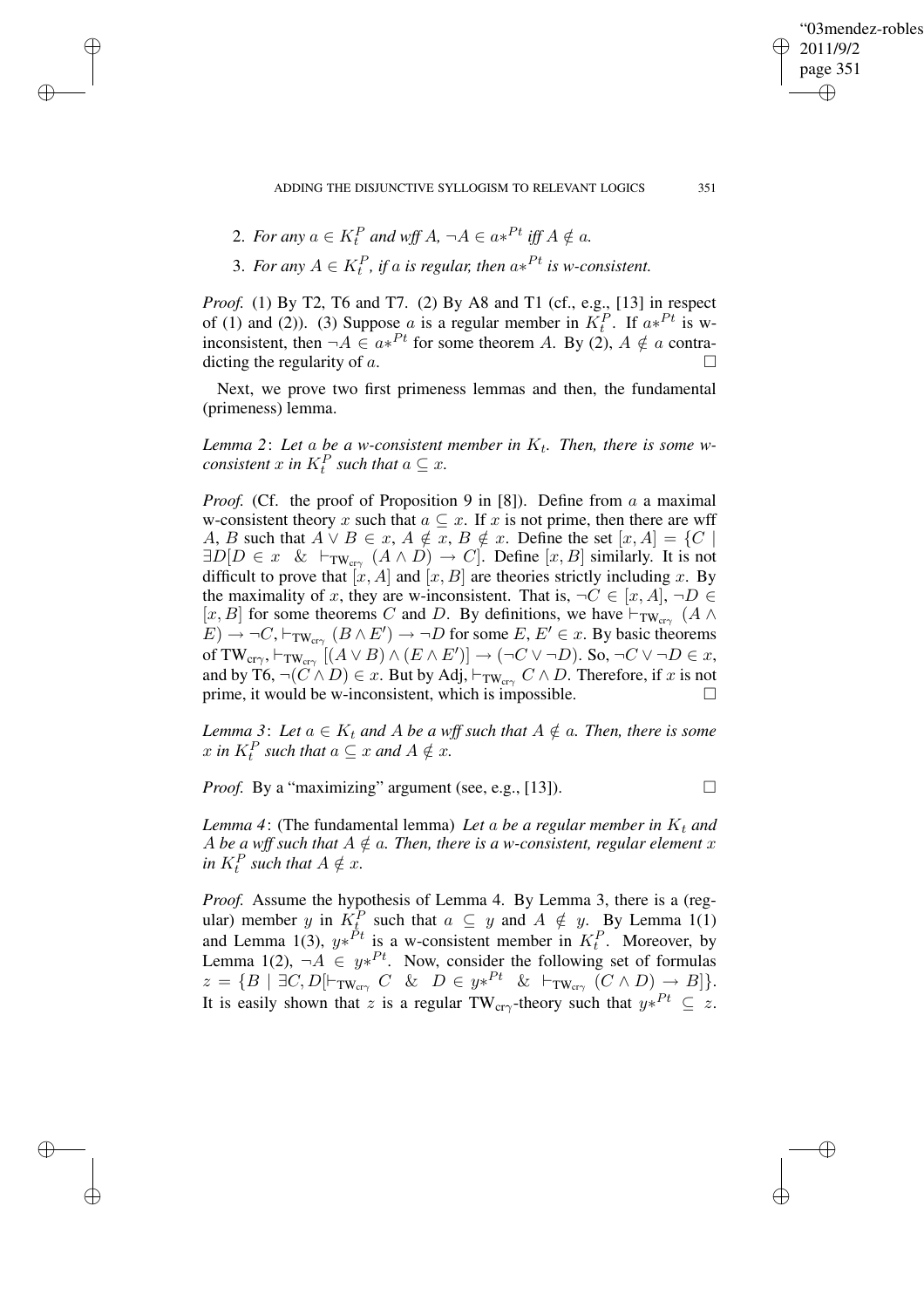✐

### 352 JOSÉ M. MÉNDEZ, GEMMA ROBLES AND FRANCISCO SALTO

Moreover, z is w-consistent. For suppose  $\neg B \in z$  for some theorem B. Then,  $\vdash_{TW_{cr\gamma}} (C \land D) \to \neg B$  for some theorem C and  $D \in y*^{Pt}$ . By A9,  $\vdash_{TW_{cr\gamma}} B \to \neg(C \land D)$ . So,  $\vdash_{TW_{cr\gamma}} \neg(C \land D)$  by MP, whence  $\vdash_{TW_{cr\gamma}} \neg D$  by  $\gamma'$ . But, then,  $y*^{Pt}$  would be w-inconsistent (cf. Proposition 4(1)), which is impossible. Therefore,  $z$  is w-consistent. Next, by Lemma 2,  $z$  is extended to a w-consistent, prime, regular, TW<sub>cr $\gamma$ </sub>-theory u. As  $\neg A \in u$  ( $\neg A \in y*^{Pt}$ and  $y*^{Pt} \subseteq z \subseteq u$ ),  $A \notin u$  (otherwise, u would be w-inconsistent. Cf. Proposition 4(2)). Therefore, u is the required x in the statement in Lemma  $\overline{4.}$ 

An immediate corollary of Lemma 4 is:

*Corollary* 1: Let  $\forall_{TW_{cr\gamma}}$  A, then there is a w-consistent, prime, regular *TW*<sub>*cr*γ</sub>-theory</sub> *T such* that  $A \notin T$ *.* 

4. *Completeness of TWcr*<sup>γ</sup> *II. Canonical models*

Let T be a w-consistent, regular element in  $K_t^P$ . *a* is a T-theory iff it is a set of formulas closed under adjunction and T-entailment (a is closed under T-entailment if whenever  $A \to B \in T$  and  $A \in a$ , then  $B \in a$  for any wff A, B). (We are, of course, following [12]).

It is proved:

*Lemma 5*:

✐

✐

✐

✐

- 1. T *is a T-theory.*
- 2. If a is a T-theory, then a is a  $TW_{cr\gamma}$ -theory.

*Proof.* (1) It suffices to prove that T is closed by T-entailment, which is immediate by T9. (2) It suffices to prove that a is closed by TW<sub>cr $\gamma$ </sub>-entailment. So, suppose  $\vdash_{\text{TW}_{\text{cty}}} A \to B$  and  $A \in a$ . As  $A \to B \in T$  and a is closed by T-entailment.  $B \in a$ . T-entailment,  $B \in a$ .

Notice that, of course, the converse of Lemma 5 (2) does not generally hold. Next, canonical models are defined.

*Definition* 4: Let  $T$  be a *w*-consistent, regular element in  $K_t^P$ . We shall *refer* by  $K_T$  *to the set of all T-theories, and*  $R^T$  *is defined as follows: for all* a, b,  $c \in K_T$  and wff A, B,  $R^T abc$  *iff*  $(A \rightarrow B \in a \& A \in b)$   $\Rightarrow$  $B \in \mathcal{C}$ . *Now, let*  $K_T^P$  *be the set of all prime T-theories,*  $O_T^P$ *, the set of all w-consistent, regular, prime T-theories, and* RPT *and* ∗ PT *the restriction to*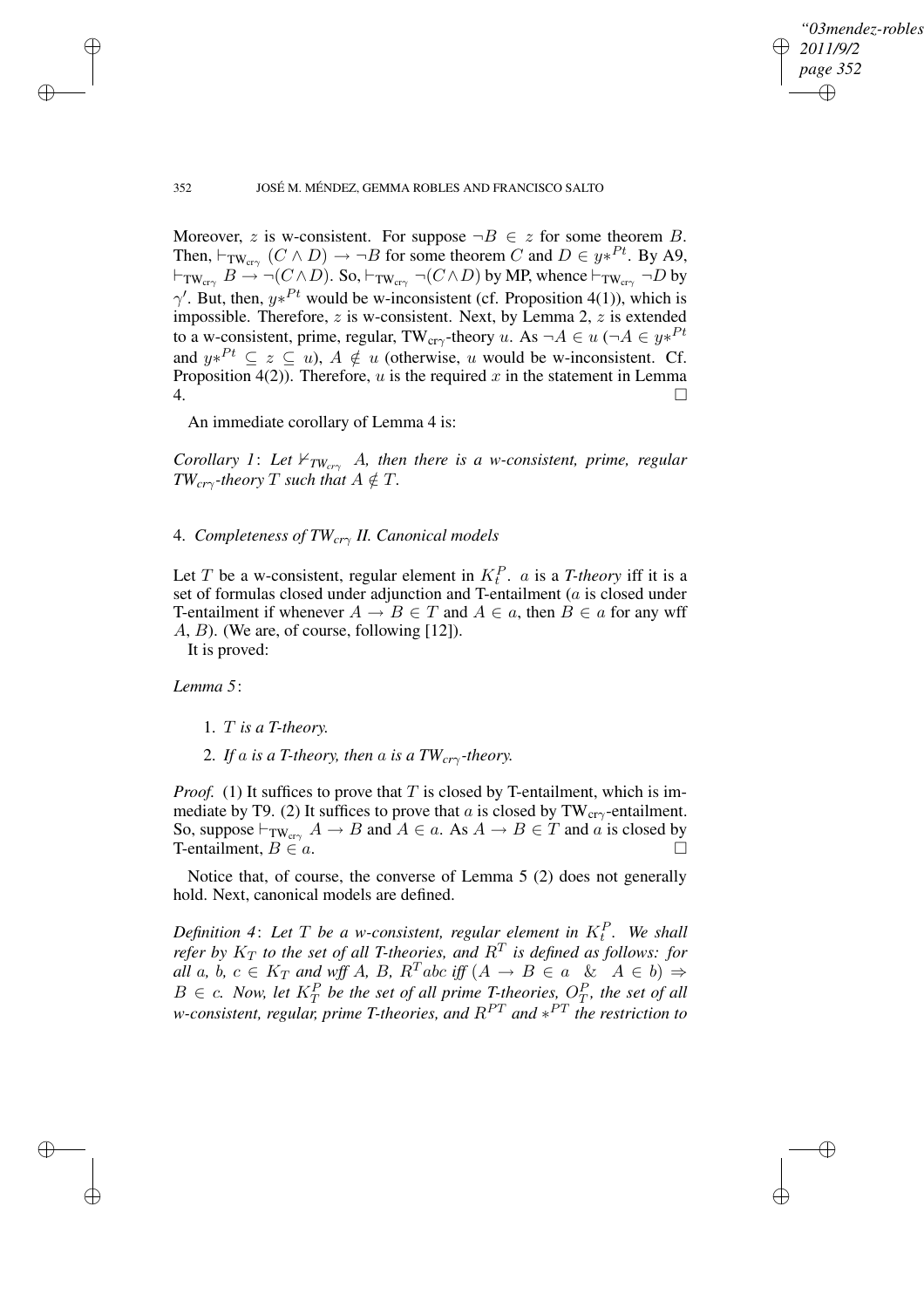✐

 $K_T^P$  of  $R^T$  and  $*^{Pt}$ , respectively. Finally,  $\models^{PT}$  is defined as follows: for  $a \in K_T^P$ ,  $a \models^{PT} A$  *iff*  $A \in a$ . *Then,*  $a$  *TW<sub>cr* $\gamma$ *</sub>-canonical model is the* structure  $\langle \tilde{K}_T^P, O_T^P, R^{PT}, *^{PT}, \vDash^{PT} \rangle$ .

*Remark 2*: *The essential difference between TWcr*γ*-canonical models and those for standard relevant logics is that in the latter*  $O_T^P$  *is the set of all prime, regular, but not necessarily w-consistent, theories.*

 $R$ emark 3:  $*^{PT}$  is an operation on  $K^P_T$ . It can be proved in a similar way to *which it was proved that*  $*^{Pt}$  *is an operation on*  $K_t^P$  *(cf. Lemma 1).* 

Now, in order to prove that a canonical model is in fact a model, we have to prove:

- 1. The set  $O_T^P$  is not empty, which follows immediately from Lemma 4.
- 2. Clauses (i)-(v) are satisfied by any canonical model, which can be proved, similarly, as in the semantics for standard relevant logics (cf., e.g., [13]).
- 3. Postulates P1-P8 hold in any canonical model. That P1-P6 hold can be proved, similarly, as in the standard semantics (cf., .e.g., [13]). So, let us prove that P7 and P8 hold, which follows immediately from the following Lemma:

*Lemma 6*:

✐

✐

✐

✐

- 1. Let a be a *w*-consistent member in  $K_T^P$ . Then,  $a \subseteq a*^{PT}$ .
- 2. Let a be a regular member in  $K_T^P$ . Then,  $a*^{PT} \subseteq a$ .

*Proof.* 1: Suppose, for reductio,  $A \in a$  but  $A \notin a*^{PT}$  for some wff A. Then,  $\neg A \in \mathfrak{a}$  and so,  $A \land \neg A \in \mathfrak{a}$ , contradicting the w-consistency of  $\mathfrak{a}$ (cf. Proposition 4(1)). 2: Suppose, for reductio,  $A \in a*^{PT}$  but  $A \notin a$  for some wff A. Then,  $\neg A \notin a$  by definition of  $*^{PT}$ . By the primeness of a,  $A \vee \neg A \notin \alpha$ , contradicting its regularity.

Now, the completeness theorem is immediate:

*Theorem* 3: (Completeness of TW<sub>cr $\gamma$ </sub>) *If*  $\models_{TW_{cr\gamma}} A$ *, then*  $\models_{TW_{cr\gamma}} A$ .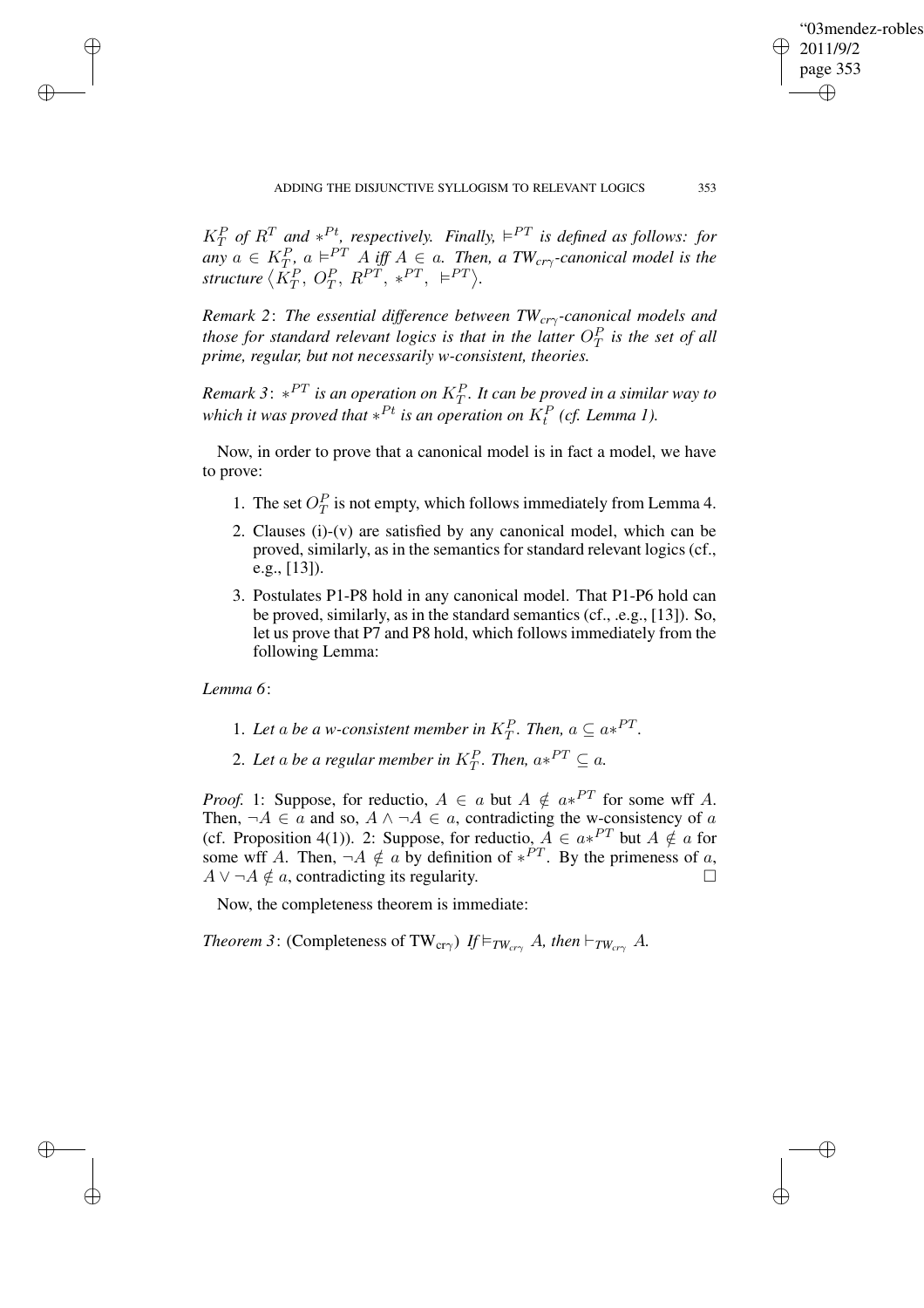✐

### 354 JOSÉ M. MÉNDEZ, GEMMA ROBLES AND FRANCISCO SALTO

*Proof.* Suppose  $\nvdash_{TW_{cry}} A$ . By Corollary 2, there is a w-consistent, regular element T in  $K_T^P$  such that  $A \notin T$ . Build up a canonical model upon T. As  $A \notin T$ ,  $T \nvDash^{PT} A$ , i.e.,  $\vDash_{TW_{cr\gamma}} A$ .

We end this section with two remarks.

✐

✐

✐

✐

*Remark* 4: Let a be a *w*-consistent member in  $K_T^P$ . Then, a is closed by *γ: suppose*  $A \in a$ ,  $\neg A ∨ B \in a$  *for wff*  $A$ ,  $B$ .  $As \neg A \notin a$  (*a is wconsistent),* B ∈ a *by primeness. Notice, however, that TWcr*γ*-theories are not in general closed by*  $\gamma$ *. Thus, for example, the canonical members in*  $K_T^P$ *(so, the elements in*  $K_t^P$ *) are not in general closed by*  $\gamma$ *.* 

*Remark 5*: *Weak-consistency is the concept of consistency to which the logic TWcr*<sup>γ</sup> *is adequate. (On the notions, cf. the introduction in [9]). If consistency is understood in the standard sense, Lemma 2 is not provable. For suppose* a *is consistent, and extend* a *to a maximal consistent theory* x*. If* x *is* not prime, theories  $[x, A]$  *and*  $[x, B]$  *are inconsistent (cf. proof of Lemma* 2). *So,*  $\vdash_{TW_{cr\gamma}}(A\wedge C) \rightarrow (D\wedge \neg D)$ ,  $\vdash_{TW_{cr\gamma}}(B\wedge C') \rightarrow (D'\wedge \neg D')$  for some  $C, C' \in x$ . Then,  $\vdash_{T W_{cr\gamma}} [(A \lor B) \land (C \land C')] \rightarrow [(D \land \neg D) \lor (D' \land \neg D')]$ .  $\mathcal{S}$ *o,*  $[(D \wedge \neg D) \vee (D' \wedge \neg D')] \in x$ . *Now,*  $\neg(D \wedge \neg D) \wedge \neg(D' \wedge \neg D')$  *is a theorem* (T11 and *Adj).* So,  $\neg[(D \wedge \neg D) \vee (D' \wedge \neg D')]$  *is also a theorem by T7. Therefore,* x *is clearly w-inconsistent, but not inconsistent because we don't know if it is regular.*

# 5. *Extensions of TWcr*<sup>γ</sup>

Consider the following axioms and semantical postulates:

A10. 
$$
[A \rightarrow (A \rightarrow B)] \rightarrow (A \rightarrow B)
$$
  
\nA11.  $[[(A \rightarrow A) \land (B \rightarrow B)] \rightarrow C] \rightarrow C$   
\nA12.  $A \rightarrow [(A \rightarrow B) \rightarrow B]$   
\nA13.  $A \rightarrow (A \rightarrow A)$   
\nA14.  $(A \rightarrow \neg A) \rightarrow \neg A$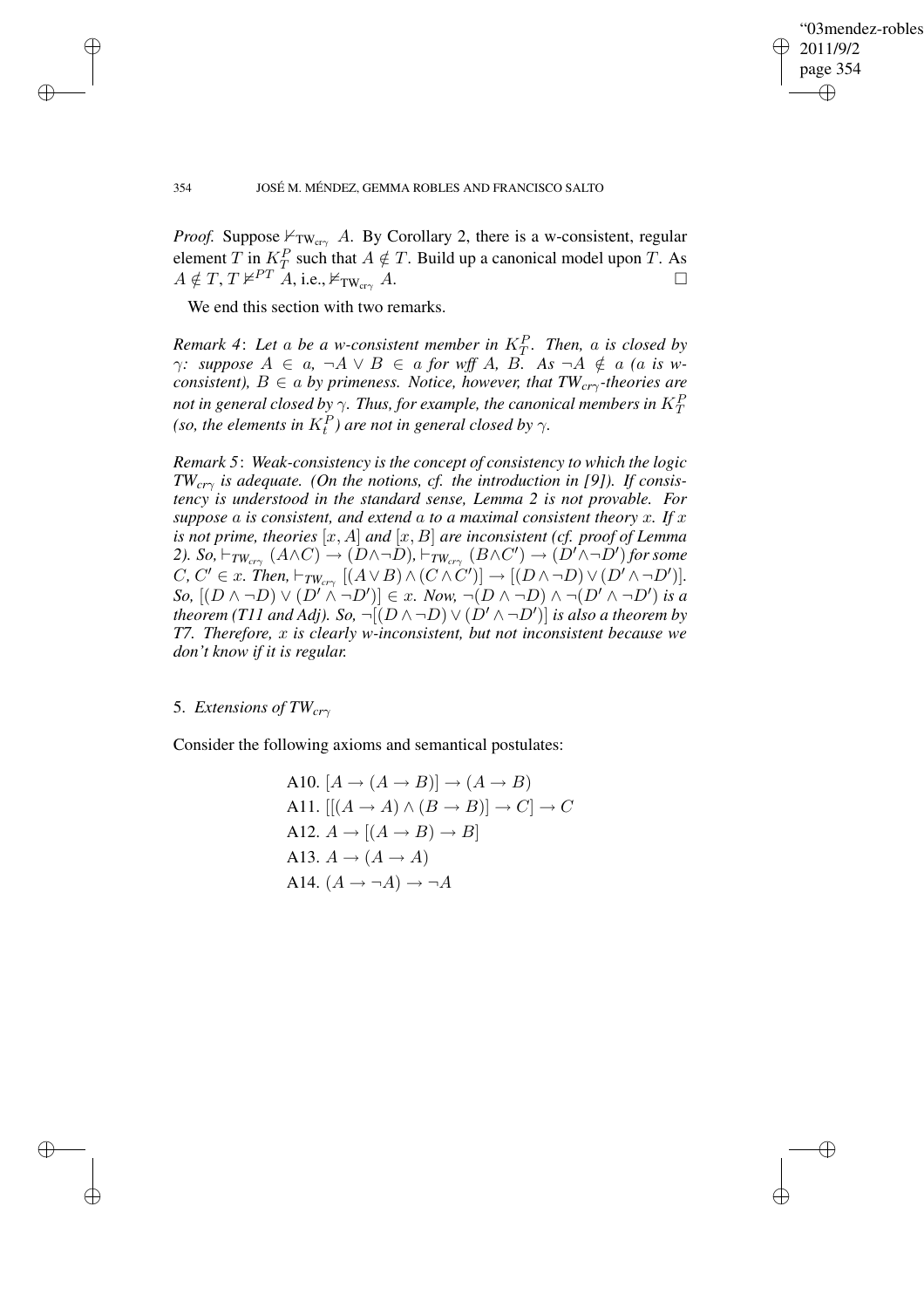✐

PA10.  $Rabc \Rightarrow R^2abbc$ PA11.  $(\exists x \in Z)$ Raxa (where for any  $a \in K$ , Za iff  $Rabc \Rightarrow (\exists x \in O)Rxbc$ ) PA12.  $Rabc \Rightarrow Rbac$ PA13.  $Rabc \Rightarrow (a \leq c \text{ or } b \leq c)$ PA14. Raa ∗ a

It is proved:

✐

✐

✐

✐

*Proposition 5*: *Given the logic TWcr*<sup>γ</sup> *and TWcr*γ*-semantics, PA10, PA11, PA12, PA13 and PA14 are the corresponding postulates (c.p) to A10, A11, A12, A13 and A14, respectively.*

That is, Given the logic TW<sub>cr $\gamma$ </sub>, PA10, PA11, PA12, PA13 and PA14 are proved canonically valid with, respectively, A10, A11, A12, A13 and A14; and given  $TW_{cr\gamma}$ -semantics, A10, A11, A12, A13 and A14 are proved valid with, respectively, PA10, PA11, PA12, PA13 and PA14.

*Proof.* It can be found (or easily derived from) in [13].

Some of the extensions of TW<sub>cr $\gamma$ </sub> definable from A12-A16 are:

- TW<sub>Cr $\gamma$ </sub>: TW<sub>cr $\gamma$ </sub> plus A10.
- EW<sub>Cr $\gamma$ </sub>: TW<sub>Cr $\gamma$ </sub> plus A11.
- T<sub>γ</sub>: TW<sub>Crγ</sub> plus A14.
- E<sub>γ</sub>: T<sub>γ</sub> plus A11.
- $R_{\gamma}$ :  $E_{\gamma}$  plus A12.
- RM<sub> $\gamma$ </sub>: R<sub> $\gamma$ </sub> plus A13.

We note the following:

*Remark* 6: *A14 is not independent in*  $R_{\gamma}$  *and*  $RM_{\gamma}$ *.* 

On the other hand, it is proved:

*Proposition* 6:  $TW_{Cr\gamma}$  *and*  $T_{\gamma}$  *(EW<sub>Cr* $\gamma$ *</sub> and*  $E_{\gamma}$ *;*  $TW_{Cr\gamma}$  *and*  $EW_{Cr\gamma}$ *) are different logics, the former being included in the latter.*

*Proof.* The proof is by MaGIC: A14 is not provable in  $EW_{Cr\gamma}$  (so, neither is it in TW<sub>Crv</sub>): A11 is not provable in TW<sub>Crv</sub> it in TW<sub>Cr $\gamma$ </sub>); A11 is not provable in TW<sub>Cr $\gamma$ </sub>.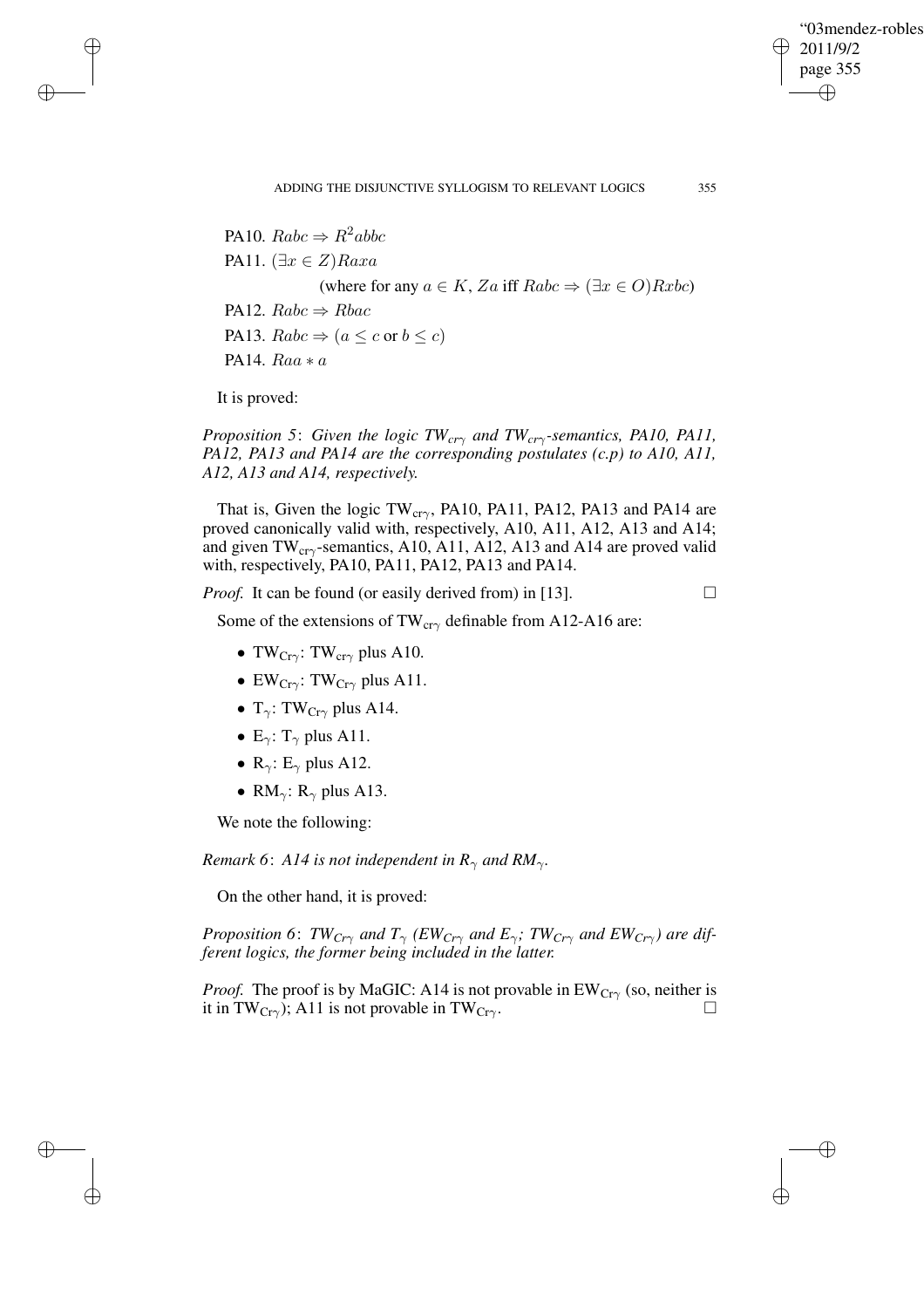✐

#### 356 JOSÉ M. MÉNDEZ, GEMMA ROBLES AND FRANCISCO SALTO

✐

✐

✐

✐

Now, define TW<sub>Cr $\gamma$ </sub>-models (EW<sub>Cr $\gamma$ </sub>-models, T<sub> $\gamma$ </sub>-models, E<sub> $\gamma$ </sub>-models, R<sub> $\gamma$ </sub>models,  $RM_{\gamma}$ -models) in a similar way to which  $T_{cr\gamma}$ -models were defined, except for the addition of the c.p to the axioms added in each logic. It is clear that soundness and completeness of each one of the logics defined above follow immediately from Theorems 2, 3 and Proposition 5.

We end the paper with a note. One could reasonably ask what is the point of distinguishing between T (E, R, RM) and  $T_{\gamma}$  (E<sub> $\gamma$ </sub>, R<sub> $\gamma$ </sub>, RM<sub> $_{\gamma}$ </sub>) given that both logics are equivalent as to theorems. Let us only remark the following fact. Let S be a relevant logic in which  $\gamma$  is admissible, and  $S_{\gamma}$  be the result of adding  $\gamma$  as primitive to S. Clearly, S and  $S_{\gamma}$  have one and the same set of theorems, but they are not, *stricto sensu*, deductively equivalent:  $\gamma$  is not *derivable* in S. Consequently, S and  $S_\gamma$  are not necessarily equivalent under extensions as two deductively equivalent logics should be. Thus, take, for instance, the logic TW. As remarked out above,  $\gamma$  is admissible in TW due to the primeness of this logic. So, TW and TW<sub> $\gamma$ </sub> are equivalent as to theorems. But let TW<sub>em</sub> be the result of adding the principle of excluded middle T13 to TW. Clearly, TWem is not prime. Then, TWem and TWem<sup>γ</sup> *are not* equivalent as to theorems unless a proof (if there is one) of the admissibility of  $\gamma$  in TWem not relying on the primeness of the logic is provided. To take another example, it is a well known fact that  $\gamma$  is not admissible in some extensions of R-Mingle (see [3], §29.4).

In this sense, we distinguish, for instance, between T (in which  $\gamma$  is admissible) and  $T_{\gamma}$  (in which  $\gamma$  is derivable — it is added as a primitive rule), no matter the fact that T and  $T_{\gamma}$  have one and the same set of theorems. And no matter the fact (which is maybe more important) that  $T, E, R, RM$  etc. are well established, venerable logics that no one wants to extend.

### ACKNOWLEDGEMENTS

Work supported by research projects FFI2008-05859/FISO and FFI2008- 01205/FISO financed by the Spanish Ministry of Science and Innovation.

G. Robles is supported by Program Ramón y Cajal of the Spanish Ministry of Science and Innovation.

We thank a referee of L&A for his/her comments and suggestions on a previous version of this paper.

> José M. Méndez: Universidad de Salamanca Campus Unamuno, Edificio FES, 37007, Salamanca, Spain http://web.usal.es/sefus; http://www.usal.es/glf E-mail: sefus@usal.es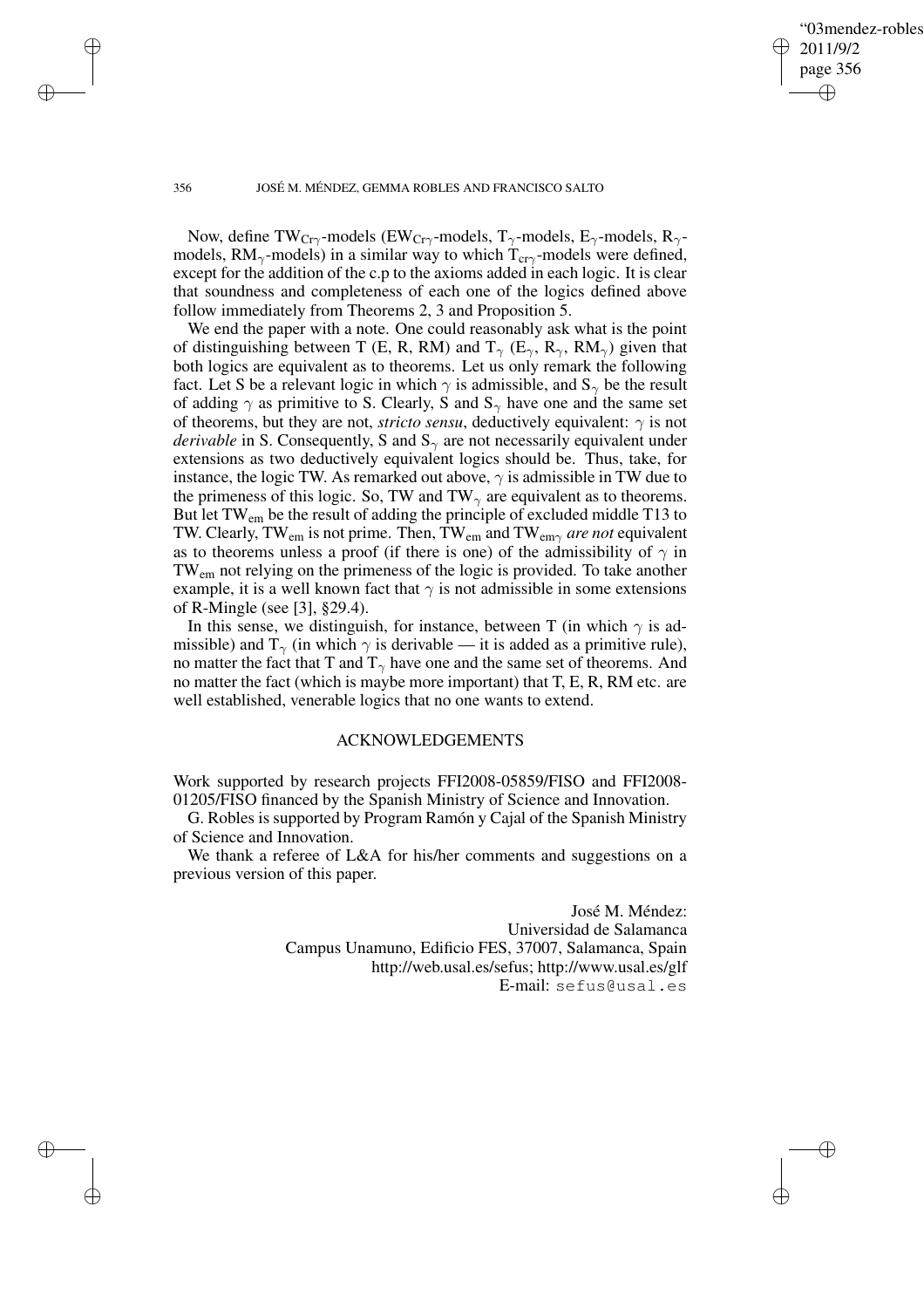'03mendez-robles 2011/9/2 page 357 ✐ ✐

✐

✐

#### ADDING THE DISJUNCTIVE SYLLOGISM TO RELEVANT LOGICS 357

✐

✐

✐

✐

Gemma Robles & Francisco Salto: Dpto. de Psicología, Sociología y Filosofía Universidad de León Campus de Vegazana, s/n, 24071, León, Spain E-mail: gemmarobles@gmail.com E-mail: francisco.salto@unileon.es

### **REFERENCES**

- [1] W. Ackermann, "Begründung einer strengen Implikation", *Journal of Symbolic Logic*, 21/2, pp. 113–128, 1956.
- [2] A. R. Anderson, "Some problems concerning the system E of Entailment", *Acta Philosophica Fennica*, Fasc. 16, pp. 7–18, 1963.
- [3] A. R. Anderson, N. D. Jr. Belnap, *Entailment. The Logic of Relevance and Necessity*, vol. I. Princeton University Press, 1975.
- [4] A. R. Anderson, N. D. Jr. Belnap, J. M. Dunn, *Entailment. The Logic of Relevance and Necessity*, vol. II. Princeton University Press, 1992.
- [5] R. T. Brady, "Natural Deduction Systems for some Quantified Relevant Logics", *Logique et Analyse*, 27, pp. 355–377, 1984.
- [6] R. T. Brady, "Semantic Decision Procedures for Some Relevant Logics, *Australasian Journal of Logic*, 1, pp. 4–27, 2003.
- [7] J. M. Dunn, G. Restall, "Relevance logics", in D. Gabbay and F. Guenthner, F. (eds.) *Handbook of Philosophical Logic*, vol. 6. Kluwer Academic Publishers, Dordrecht, 2002, pp. 1–128.
- [8] G. Robles, "The Basic Constructive Logic for Negation-Consistency", *Journal of Logic Language and Information*, 17/2, pp. 161–181, 2008.
- [9] G. Robles, J. M. Méndez, "The basic constructive logic for a weak sense of consistency", *Journal of Logic Language and Information*, 17/1, 89–107, 2008.
- [10] G. Robles, J. M. Méndez, "A Routley-Meyer Semantics for Relevant Logics including TWR plus the Disjunctive Syllogism", *Logic Journal of the IGPL*, 19(1): 18–32, 2011.
- [11] R. Routley, R. K. Meyer, "Semantics of Entailment III",*Journal of Philosophical Logic*, 1, pp. 192–208, 1972.
- [12] R. Routley, R. K. Meyer, "Semantics of Entailment I", in Leblanc, H. (ed.), *Truth, Syntax and Modality*, North Holland, 1973, pp. 199–243.
- [13] R. Routley, R. K. Meyer, V. Plumwood, R. T. Brady , *Relevant Logics and their Rivals*, vol. 1, Atascadero, CA, Ridgeview Publishing Co., 1982.
- [14] J. Slaney, "Reduced Models for Relevant Logics without WI", *Notre Dame Journal of Formal Logic*, 28, pp. 395–407, 1987.